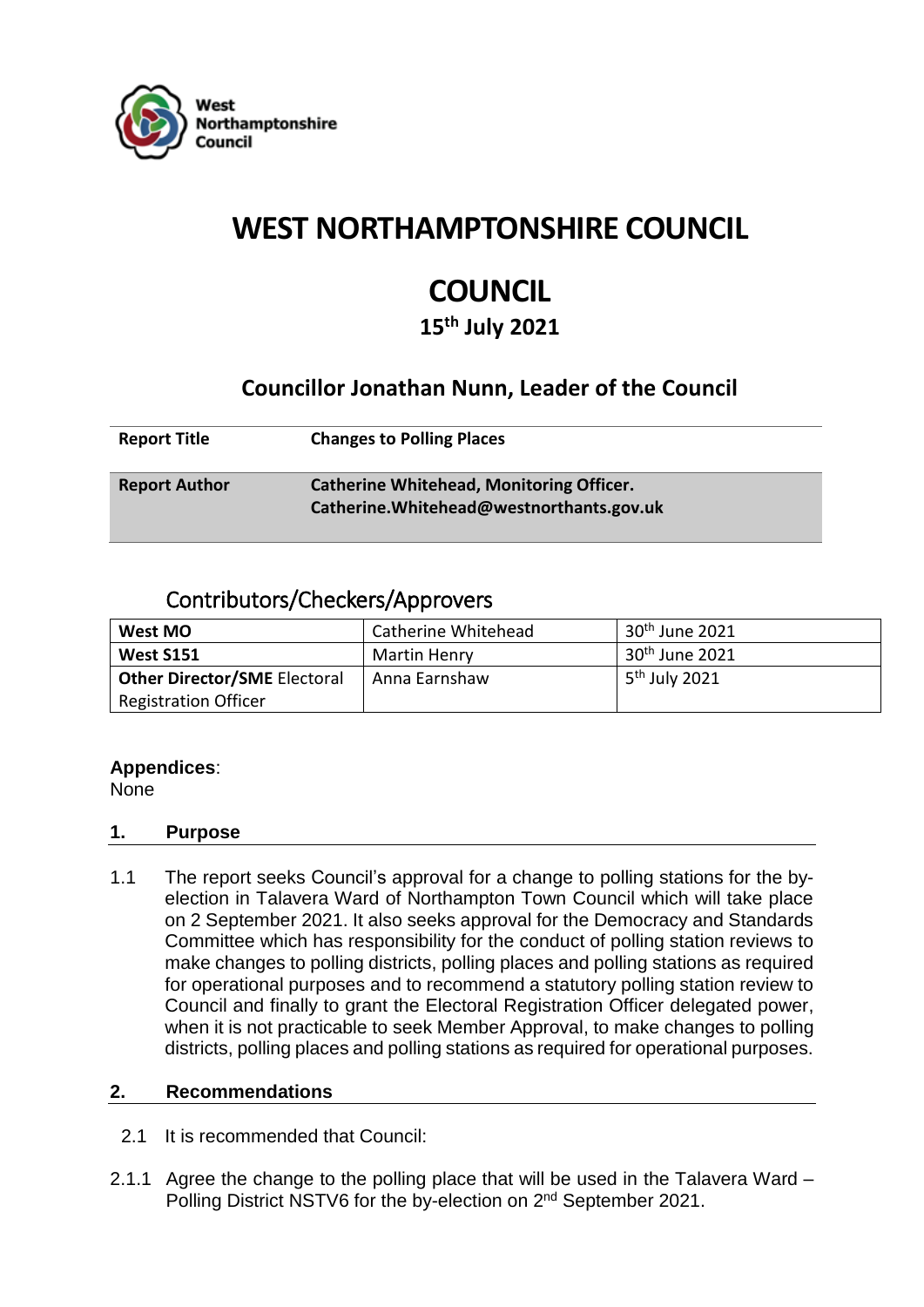

- 2.1.2 Delegate to the Democracy and Standards Committee the ability to make changes to polling places outside a review.
- 2.1.3 Delegate to the Electoral Registration Officer the ability to make changes where it would not be practicable to seek Committee approval for a change in a polling place in time for an election in consultation with Ward Members and Group Leaders.

#### **3. Issues and Choices**

- 3.1 A polling district is a geographical area created by the sub-division of a constituency, ward or division into smaller parts. A polling place is the building or area in which polling stations will be selected by the Returning Officer. A polling station is the room or area within the polling place where voting takes place. Unlike polling districts and polling places which are fixed by the local authority, polling stations are chosen by the (Acting) Returning Officer for the election.
- 3.1.1 In the event of polling stations becoming unavailable at short notice, the Electoral Registration Officer needs delegated powers to make changes to polling stations at short notice.
- 3.1.2 Following the casual vacancy in the Talavera ward concerns have been raised with the Returning Officer over the costs to Town Council of the by election following on from the recent election on the 6 May and we are looking at alternative venues to reduce cost. The changes considered are;

| <b>Polling</b><br><b>District</b> | <b>Current</b><br><b>Polling</b><br><b>Station</b> | <b>Proposed Polling</b><br><b>Station</b>                                | <b>Saving</b> | <b>Recommended</b>       |
|-----------------------------------|----------------------------------------------------|--------------------------------------------------------------------------|---------------|--------------------------|
| <b>NSTV6</b>                      | <b>Rectory Farm</b><br>Community<br>Centre         | <b>Growing Together</b><br><b>Blackthorne</b><br><b>Community Centre</b> | £450          | Yes                      |
| NNTV4                             | Mobile at Nisa<br>Goldings Car<br>Park             | NPH community<br>hub                                                     | £1377.44      | No (due to<br>objection) |

- 3.1.3 Polling District NNTV4 currently vote at the Mobile at Nisa Goldings Car Park. There is an NPH community hub which is just around the corner from the current venue which would be free to use and would be a suitable venue for the polling station. However, we have received an objection to this polling station from the Leader of the Labour Group on the Town Council on the basis of accessibility and therefore this change has not been recommended.
- 3.1.4 Polling district NSTV6 is currently allocated to Rectory Farm Community Centre due to it falling in the Northampton South Constituency. As only a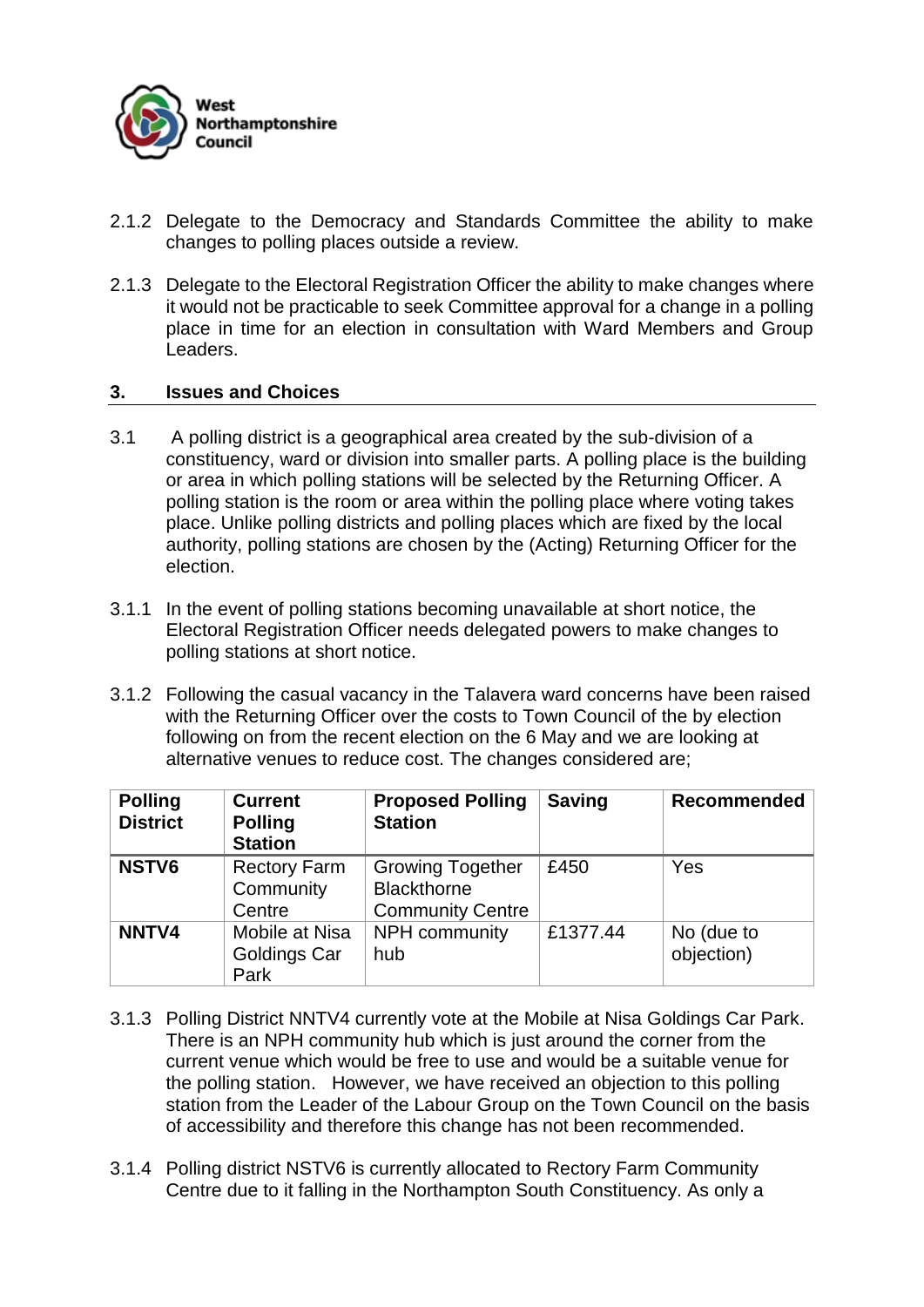

parish election will be taking place on 2 September, we propose it is combined with NNTV5 to vote at the Growing Together Blackthorn Community Centre. This will mean that the polling station is closer to the residents living in NSTV6.

3.1.5 The total savings to the Town Council in making both changes would have been £1827.44 however as the first change is not recommended, the recommended change at NSTV6 will save £450 for the Town Council. If the proposed change is approved, there will be signage outside the polling place informing voters of the change of venue and if the Town Council request poll cards, a note will be put on the poll cards to advise electors of any new arrangements. Additional signage could have been provided to direct electors to the Goldcrest Community Hub from the current location at the Golding Shopping Centre if that change had been recommended.

#### **4. Implications (including financial implications)**

#### **4.1 Policy**

4.1.1 None have been identified

#### **4.2 Resources and Financial**

4.2.1 The cost of the Talavera election will be covered by the Northampton Town Council so there are no financial implications for West Northamptonshire Council however there will be an impact on the Town Council and therefore the residents in the area.

#### **4.3 Risk**

4.3.1 The risk of electors not knowing the location of the polling station are mitigated by the proposed steps highlighted within the report.

#### **4.4 Legal**

- 4.4.1 The Representation of the People Act 1983 (as amended) (Section 18C (5) and Section 31) allows a local authority to conduct a review of any polling district, polling place or polling station within its area, outside of the timescales for a compulsory review.
- 4.4.2 Where a polling place is not designated as a public building (or land) and the Returning Officer is informed that the location is not available, the Returning Officer has no legal power to insist upon the use the location and must therefore find an alternative location for the polling station.